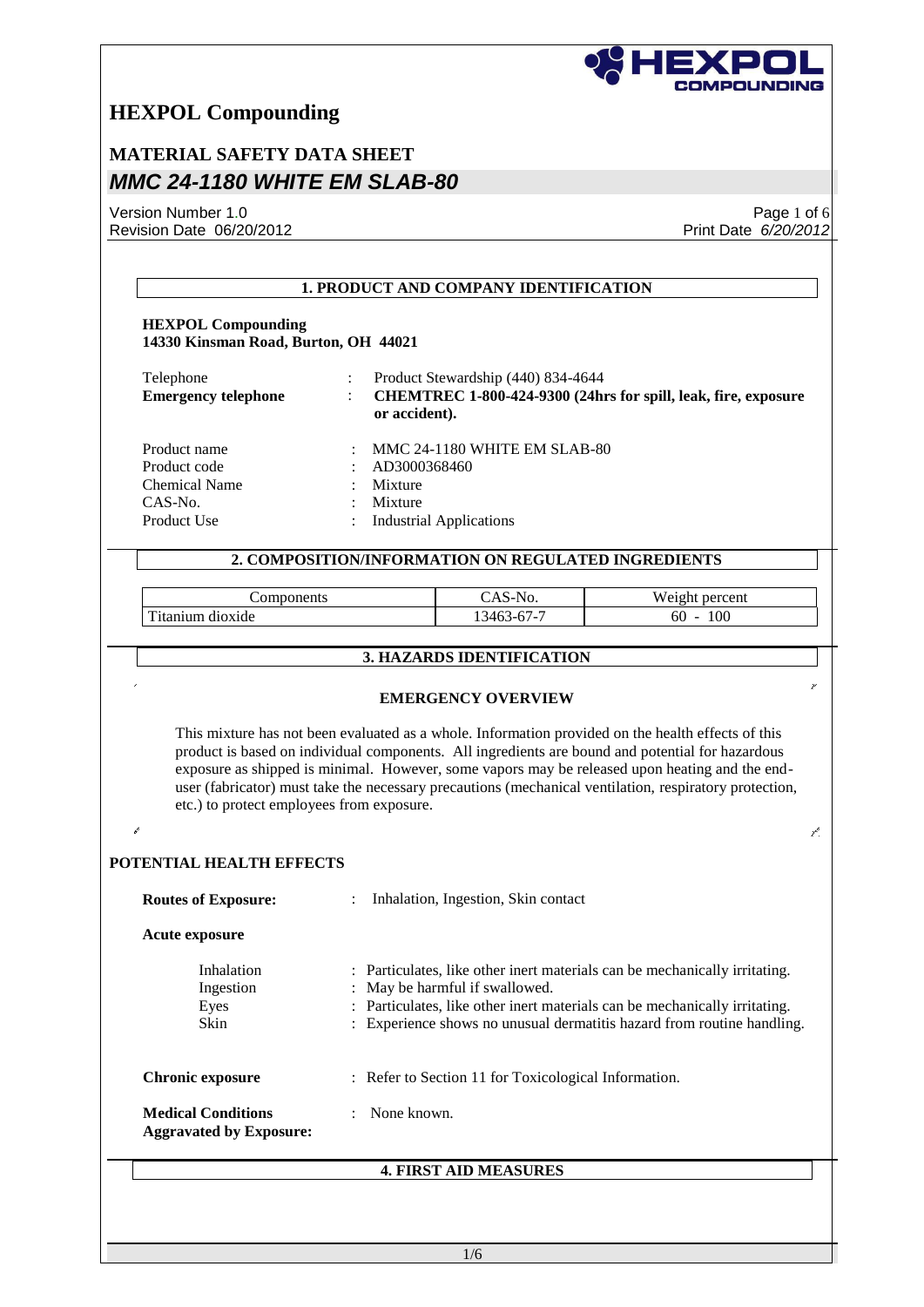

## **MATERIAL SAFETY DATA SHEET** *MMC 24-1180 WHITE EM SLAB-80*

| Version Number 1.0<br>Revision Date 06/20/2012 | Page 2 of 6<br>Print Date 6/20/2012                                                                                                                                                       |
|------------------------------------------------|-------------------------------------------------------------------------------------------------------------------------------------------------------------------------------------------|
|                                                |                                                                                                                                                                                           |
| Inhalation                                     | Move to fresh air in case of accidental inhalation of fumes from<br>overheating or combustion. When symptoms persist or in all cases of<br>doubt seek medical advice.                     |
| Ingestion                                      | Do not induce vomiting without medical advice. When symptoms<br>persist or in all cases of doubt seek medical advice.                                                                     |
| Eyes                                           | Rinse immediately with plenty of water, also under the eyelids, for at<br>least 15 minutes. If eye irritation persists, seek medical attention.                                           |
| Skin                                           | Wash off with soap and plenty of water. If skin irritation persists<br>seek medical attention.                                                                                            |
|                                                | 5. FIRE-FIGHTING MEASURES                                                                                                                                                                 |
| Flash point                                    | not applicable                                                                                                                                                                            |
| <b>Flammable Limits</b>                        |                                                                                                                                                                                           |
| Upper explosion limit                          | not applicable                                                                                                                                                                            |
| Lower explosion limit                          | not applicable                                                                                                                                                                            |
| Autoignition temperature                       | not applicable                                                                                                                                                                            |
| Suitable extinguishing media                   | Water spray, Dry powder, Foam, Carbon dioxide (CO2).                                                                                                                                      |
| Special Fire Fighting<br>Procedures            | Fullface self-contained breathing apparatus (SCBA) used in positive<br>pressure mode should be worn to prevent inhalation of airborne                                                     |
|                                                | contaminants.                                                                                                                                                                             |
| Unusual Fire/Explosion<br>Hazards              | Carbon dioxide (CO2), carbon monoxide (CO), oxides of nitrogen<br>(NOx), other hazardous materials, and smoke are all possible.                                                           |
|                                                | <b>6. ACCIDENTAL RELEASE MEASURES</b>                                                                                                                                                     |
| Personal precautions                           | Wear appropriate personal protection during cleanup, such as<br>impervious gloves, boots and coveralls.                                                                                   |
| <b>Environmental precautions</b>               | Should not be released into the environment. The product should not<br>be allowed to enter drains, water courses or the soil.                                                             |
| Methods for cleaning up                        | Clean up promptly by sweeping or vacuum. Package all material in<br>plastic, cardboard or metal containers for disposal. Refer to Section<br>13 of this MSDS for proper disposal methods. |
|                                                | 7. HANDLING AND STORAGE                                                                                                                                                                   |
| Handling                                       | Take measures to prevent the build up of electrostatic charge. Heat<br>only in areas with appropriate exhaust ventilation.                                                                |
| Storage                                        | Keep containers dry and tightly closed to avoid moisture absorption<br>and contamination. Keep in a dry, cool place.                                                                      |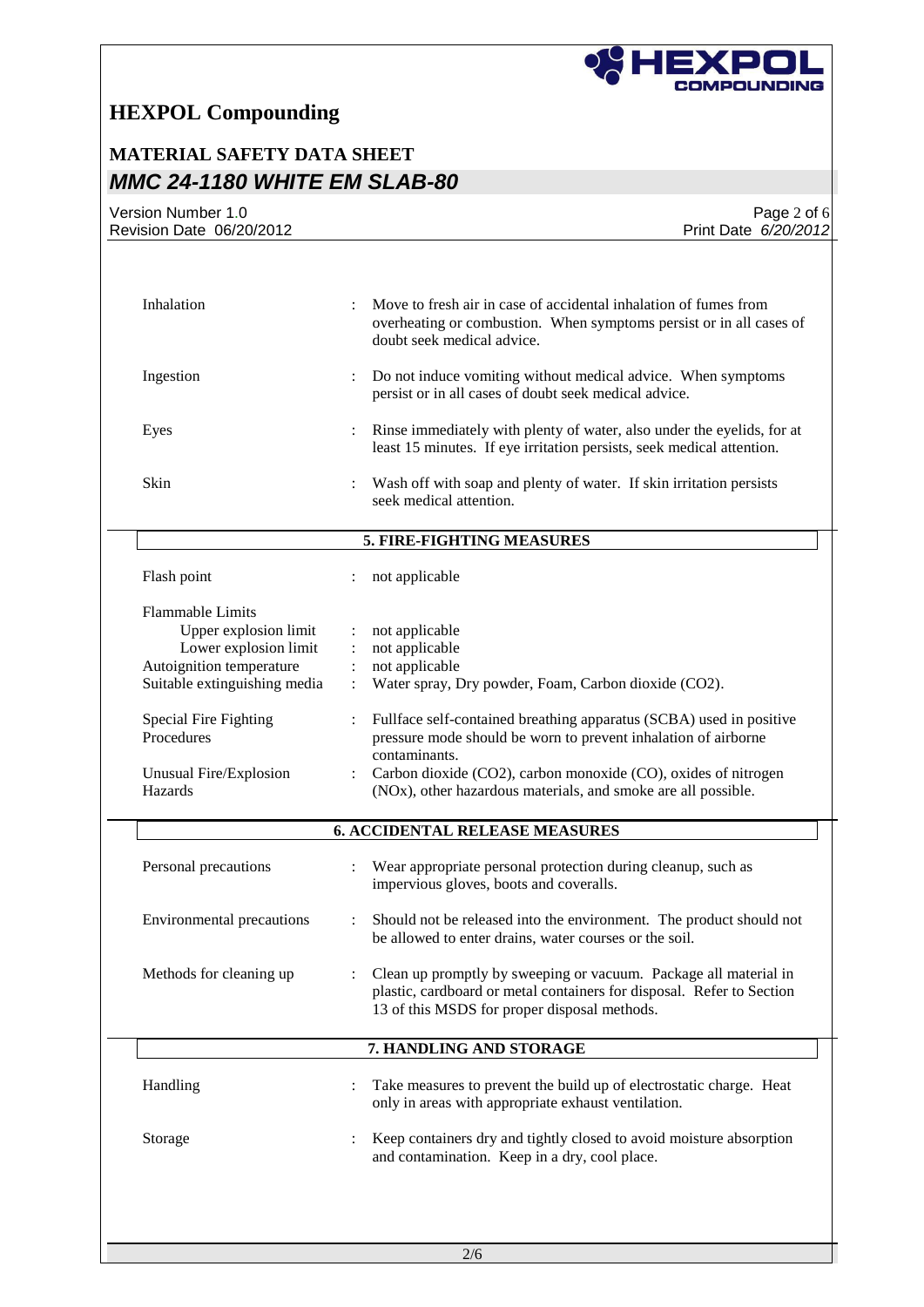

## **MATERIAL SAFETY DATA SHEET** *MMC 24-1180 WHITE EM SLAB-80*

Version Number 1.0 Revision Date 06/20/2012

Page 3 of 6 Print Date *6/20/2012*

|                                                                                                          |                                                                                                                                                                                                                           | 8. EXPOSURE CONTROLS/PERSONAL PROTECTION                                                                                                                                                                                 |                                                                                                  |                                                                                                           |  |  |  |
|----------------------------------------------------------------------------------------------------------|---------------------------------------------------------------------------------------------------------------------------------------------------------------------------------------------------------------------------|--------------------------------------------------------------------------------------------------------------------------------------------------------------------------------------------------------------------------|--------------------------------------------------------------------------------------------------|-----------------------------------------------------------------------------------------------------------|--|--|--|
| Respiratory protection                                                                                   | $\ddot{\phantom{a}}$                                                                                                                                                                                                      | No personal respiratory protective equipment normally required when<br>handling the product itself. See "Engineering Measures" section<br>below for precautions to be taken when heating or processing this<br>material. |                                                                                                  |                                                                                                           |  |  |  |
| Eye/Face Protection                                                                                      |                                                                                                                                                                                                                           | Safety glasses with side-shields                                                                                                                                                                                         |                                                                                                  |                                                                                                           |  |  |  |
| Hand protection                                                                                          |                                                                                                                                                                                                                           | Protective gloves                                                                                                                                                                                                        |                                                                                                  |                                                                                                           |  |  |  |
| Skin and body protection                                                                                 |                                                                                                                                                                                                                           | Long sleeved clothing                                                                                                                                                                                                    |                                                                                                  |                                                                                                           |  |  |  |
| <b>Additional Protective</b><br>Measures                                                                 |                                                                                                                                                                                                                           | Safety shoes                                                                                                                                                                                                             |                                                                                                  |                                                                                                           |  |  |  |
| General Hygiene<br>Considerations                                                                        | $\ddot{\phantom{a}}$                                                                                                                                                                                                      | Handle in accordance with good industrial hygiene and safety<br>practice. Wash hands before breaks and at the end of workday.                                                                                            |                                                                                                  |                                                                                                           |  |  |  |
| Engineering measures                                                                                     | Heat only in areas with appropriate exhaust ventilation. Adequate<br>$\ddot{\cdot}$<br>ventilation and/or appropriate respiratory protection may also be<br>necessary to minimize employee exposure to processing vapors. |                                                                                                                                                                                                                          |                                                                                                  |                                                                                                           |  |  |  |
| Exposure $limit(s)$                                                                                      |                                                                                                                                                                                                                           |                                                                                                                                                                                                                          |                                                                                                  |                                                                                                           |  |  |  |
|                                                                                                          |                                                                                                                                                                                                                           |                                                                                                                                                                                                                          |                                                                                                  |                                                                                                           |  |  |  |
| Components                                                                                               | Value                                                                                                                                                                                                                     | Exposure time                                                                                                                                                                                                            | Exposure type                                                                                    | List:                                                                                                     |  |  |  |
| Titanium dioxide                                                                                         | $10 \text{ mg/m}$                                                                                                                                                                                                         | Time Weighted Average<br>(TWA):                                                                                                                                                                                          |                                                                                                  | <b>ACGIH</b>                                                                                              |  |  |  |
|                                                                                                          | $15$ mg/m $3$                                                                                                                                                                                                             | PEL:                                                                                                                                                                                                                     | Total dust.                                                                                      | OSHA Z1                                                                                                   |  |  |  |
|                                                                                                          | $10 \text{ mg/m}$                                                                                                                                                                                                         | Time Weighted Average<br>(TWA):                                                                                                                                                                                          | Total dust.                                                                                      |                                                                                                           |  |  |  |
|                                                                                                          | $10$ mg/m $3$                                                                                                                                                                                                             | Time Weighted Average<br>(TWA):                                                                                                                                                                                          | as Ti                                                                                            | <b>MX OEL</b>                                                                                             |  |  |  |
|                                                                                                          | $20 \text{ mg/m}$                                                                                                                                                                                                         | Short Term Exposure Limit<br>(STEL):                                                                                                                                                                                     | as Ti                                                                                            |                                                                                                           |  |  |  |
|                                                                                                          |                                                                                                                                                                                                                           | 9. PHYSICAL AND CHEMICAL PROPERTIES                                                                                                                                                                                      |                                                                                                  | <b>OSHA Z1A</b><br><b>MX OEL</b>                                                                          |  |  |  |
| Form<br>Appearance<br>Color<br>Odour<br>Melting point/range<br><b>Boiling Point:</b><br>Water solubility | Solid<br><b>WHITE</b><br>: Insoluble                                                                                                                                                                                      | pellets, Slabs, sheets<br>Characteristic rubber odor<br>Not determined<br>not applicable<br>pH                                                                                                                           | Evaporation rate<br>Specific Gravity<br><b>Bulk</b> density<br>Vapour pressure<br>Vapour density | Not applicable<br>Not determined<br>Not established<br>not applicable<br>not applicable<br>not applicable |  |  |  |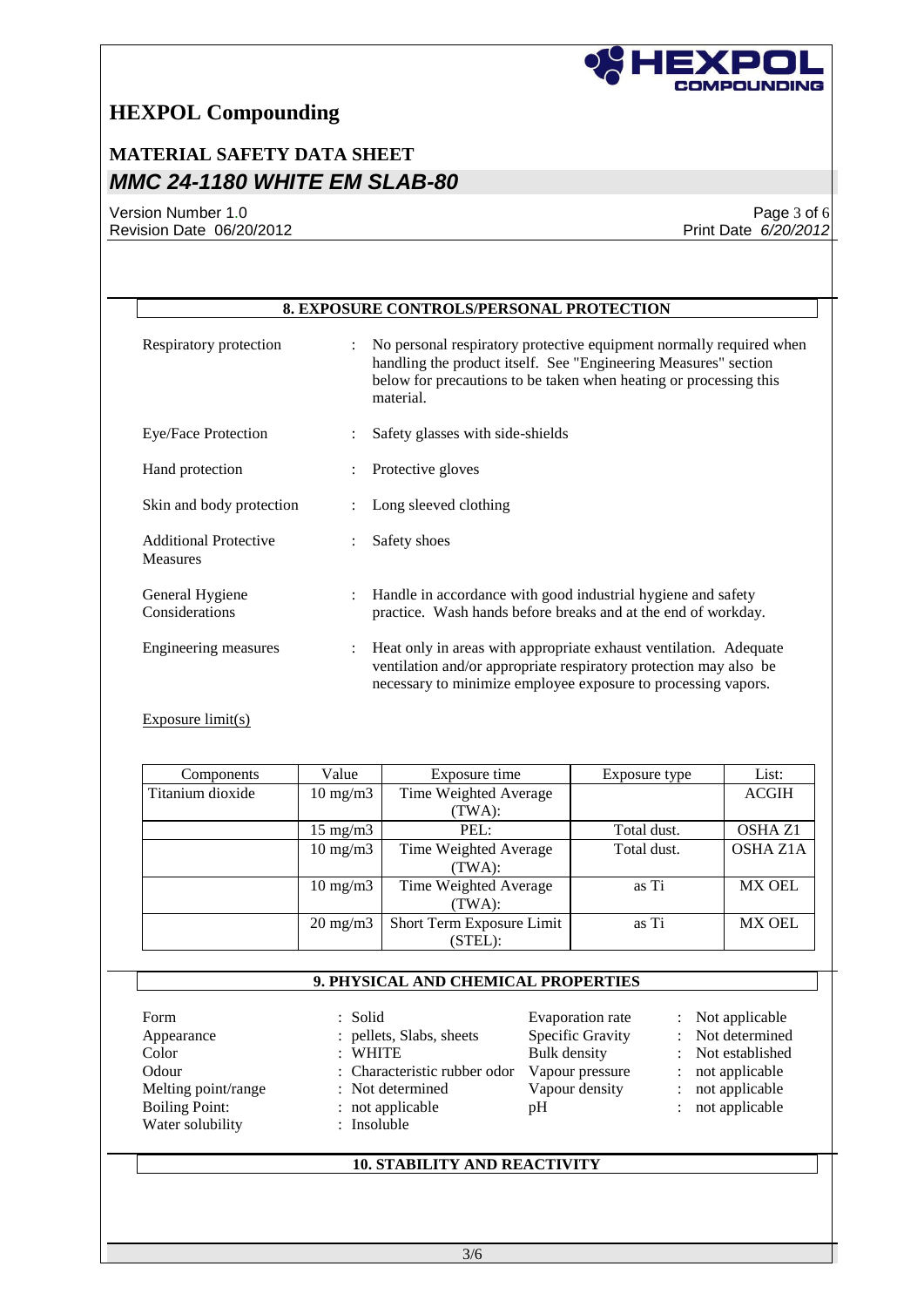

### **MATERIAL SAFETY DATA SHEET** *MMC 24-1180 WHITE EM SLAB-80*

Version Number 1.0 Revision Date 06/20/2012

Page 4 of 6 Print Date *6/20/2012*

| Stability                           |   | Stable.                                                                                                                                      |
|-------------------------------------|---|----------------------------------------------------------------------------------------------------------------------------------------------|
| Hazardous Polymerization            |   | Will not occur.                                                                                                                              |
| Conditions to avoid                 |   | Keep away from oxidizing agents and open flame. To avoid thermal<br>decomposition, do not overheat.                                          |
| Incompatible Materials              | ÷ | Incompatible with strong acids and oxidizing agents.                                                                                         |
| Hazardous decomposition<br>products |   | Carbon dioxide (CO2), carbon monoxide (CO), oxides of nitrogen<br>(NO <sub>x</sub> ), other hazardous materials, and smoke are all possible. |

#### **11. TOXICOLOGICAL INFORMATION**

This mixture has not been evaluated as a whole for health effects. Exposure effects listed are based on existing health data for the individual components which comprise the mixture.

Toxicity Overview

This product contains the following components which in their pure form have the following characteristics:

| $\mathcal{S}$ AS-N | hemical.        | $\sim$ $\sim$       | arget                    |
|--------------------|-----------------|---------------------|--------------------------|
| No.                | Name            | Effect              | Organ                    |
| $.3463 - 67 - 7$   | ttanium dioxide | effects<br>Systemic | Respiratory<br>' system. |

Carcinogenicity

This product contains the following components which, in their pure form, have the following carcinogenicity data:

| $\sim$<br>INO.<br>AS-            | <b>CHI</b><br>`hemical<br>Name | <b>NOTT</b> | <b>IARC</b> | <b>ITT</b><br>N<br>. . |
|----------------------------------|--------------------------------|-------------|-------------|------------------------|
| .140<br>$.5 - F$<br>$\mathbf{1}$ | $\sim$<br>dioxide<br>unium     | no          | דר<br>∠     | no                     |

IARC Carcinogen Classifications:

1 - The component is carcinogenic to humans.

2A - The component is probably carcinogenic to humans.

2B - The component is possibly carcinogenic to humans.

NTP Carcinogen Classifications:

1 - The component is known to be a human carcinogen.

2 - The component is reasonably anticipated to be a human carcinogen.

#### **12. ECOLOGICAL INFORMATION**

| Persistence and degradability    | $\mathbb{R}^{\mathbb{Z}}$ | Not readily biodegradable.                                                          |
|----------------------------------|---------------------------|-------------------------------------------------------------------------------------|
| <b>Environmental Toxicity</b>    |                           | Chemicals are not readily available as they are bound within the<br>polymer matrix. |
| <b>Bioaccumulation Potential</b> |                           | Chemicals are not readily available as they are bound within the<br>polymer matrix. |
| Additional advice                | $\ddot{\phantom{a}}$      | not applicable                                                                      |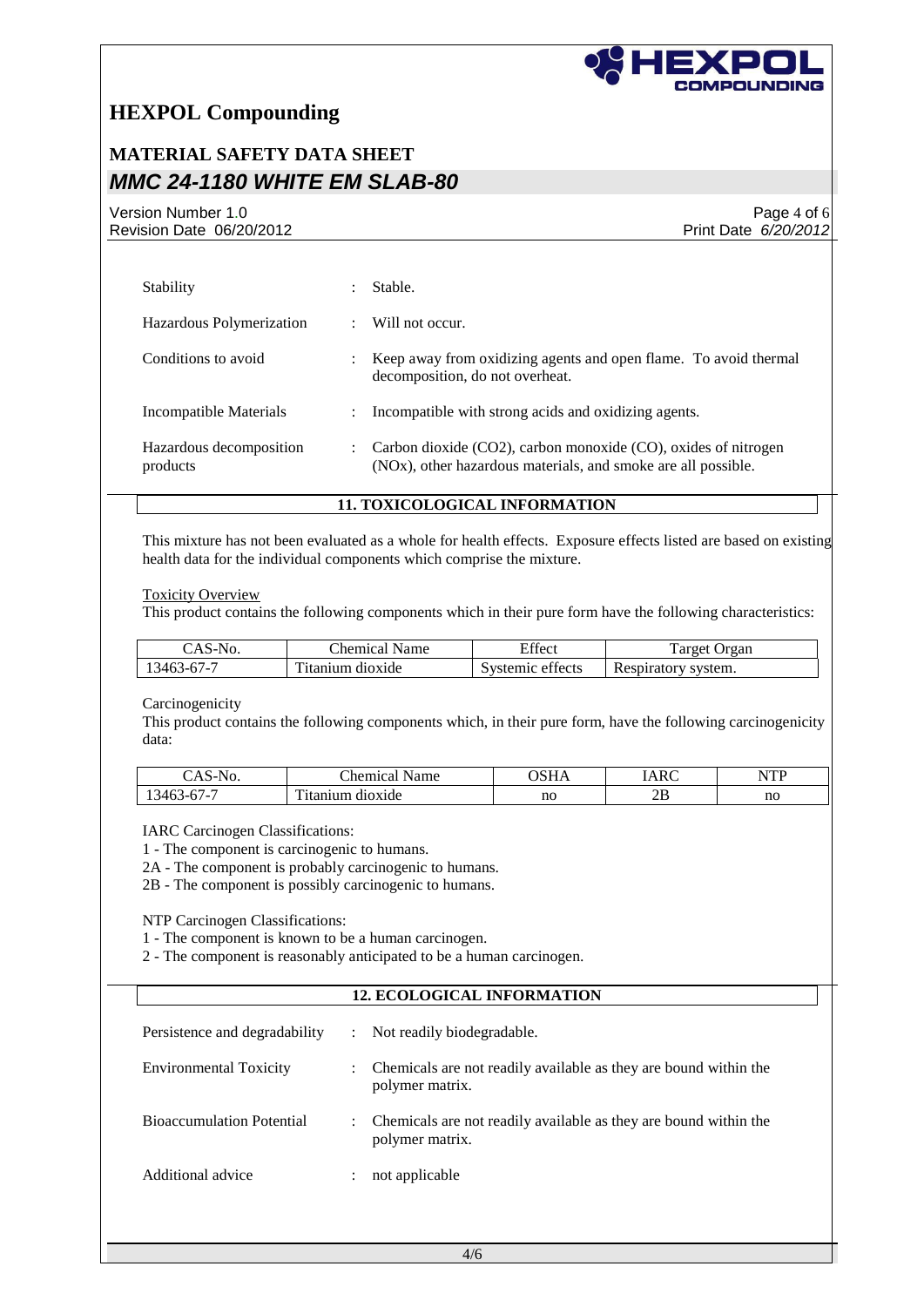

## **MATERIAL SAFETY DATA SHEET** *MMC 24-1180 WHITE EM SLAB-80*

Version Number 1.0 Revision Date 06/20/2012

Page 5 of 6 Print Date *6/20/2012*

|                                                  | <b>13. DISPOSAL CONSIDERATIONS</b>                                                                                                    |
|--------------------------------------------------|---------------------------------------------------------------------------------------------------------------------------------------|
|                                                  |                                                                                                                                       |
| Product                                          | Where possible recycling is preferred to disposal or incineration. The<br>$\ddot{\cdot}$                                              |
|                                                  | generator of waste material has the responsibility for proper waste<br>classification, transportation and disposal in accordance with |
|                                                  | applicable federal, state/provincial and local regulations.                                                                           |
|                                                  |                                                                                                                                       |
| Contaminated packaging                           | Recycling is preferred when possible. The generator of waste<br>material has the responsibility for proper waste classification,      |
|                                                  | transportation and disposal in accordance with applicable federal,                                                                    |
|                                                  | state/provincial and local regulations.                                                                                               |
|                                                  | <b>14. TRANSPORT INFORMATION</b>                                                                                                      |
|                                                  |                                                                                                                                       |
| U.S. DOT Classification                          | Refer to specific regulation.                                                                                                         |
|                                                  |                                                                                                                                       |
| ICAO/IATA (air)                                  | Refer to specific regulation.                                                                                                         |
| IMO / IMDG (maritime)                            | Refer to specific regulation.                                                                                                         |
|                                                  | <b>15. REGULATORY INFORMATION</b>                                                                                                     |
| US Regulations:                                  |                                                                                                                                       |
| <b>OSHA Status</b>                               | Classified as hazardous based on components.                                                                                          |
|                                                  |                                                                                                                                       |
| <b>TSCA Status</b>                               | All components of this product are listed on or exempt from the<br>TSCA Inventory.                                                    |
| US. EPA CERCLA Hazardous Substances (40 CFR 302) |                                                                                                                                       |
| not applicable                                   |                                                                                                                                       |
|                                                  |                                                                                                                                       |
|                                                  |                                                                                                                                       |
| California Proposition<br>65                     | Not applicable<br>$\ddot{\cdot}$                                                                                                      |
|                                                  | SARA Title III Section 302 Extremely Hazardous Substance                                                                              |
|                                                  | Unless specific chemicals are identified under this section, this product is Not Applicable under this regulation                     |
|                                                  |                                                                                                                                       |
| SARA Title III Section 313 Toxic Chemicals:      |                                                                                                                                       |
|                                                  |                                                                                                                                       |